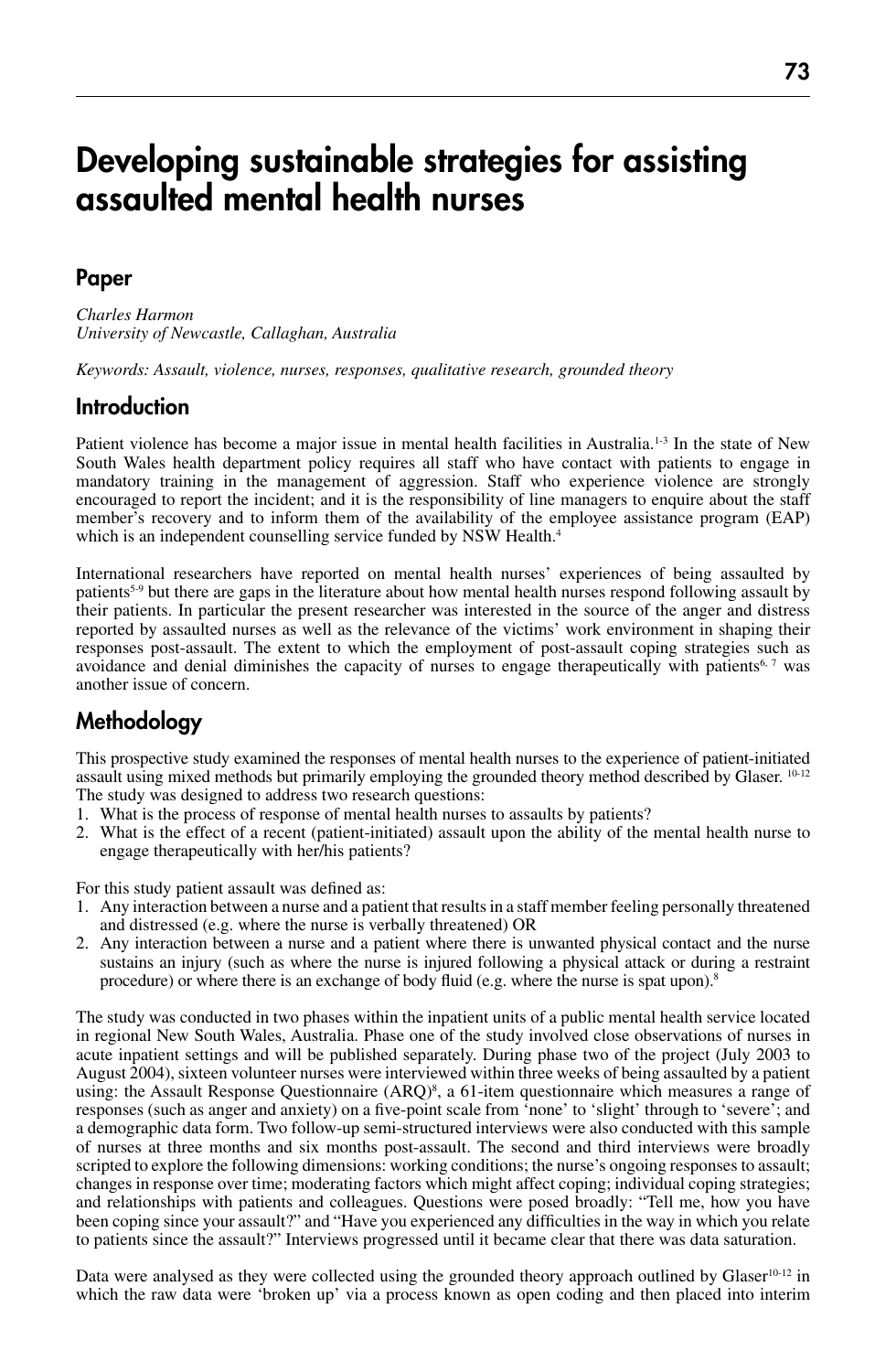categories on the basis of shared characteristics. The data were then analysed with the aim of constructing categories with greater levels of abstraction and, hence, greater capacity to explain variation within the data. These activities were facilitated by the basic processes of memo writing, questioning the data and making theoretical comparisons; with the dual aims of facilitating categorisation of the data and verification of the procedures.

## Results

Of the sixteen nurses interviewed for phase two of the project, eleven were males. Ages ranged from 26 to 55 years of age. Nursing experience ranged from one year to 25 years. Ten of the nurses reported 50 or more previous assaults during their careers. The most common form of assault reported for this study was a single punch. Five of the nurses reported experiencing a severe level of threat during their assault and six reported experiencing a moderate level of threat and five reported experiencing a mild or negligible level of threat.

Overall, responses on the ARQ tended to be reported mostly at 'mild' and 'moderate' levels with most participants recording at least one response in the 'fairly intense' or 'severe' categories. Responses typically included feelings of anger, anxiety and disbelief that the assault had occurred. The main purpose of using the initial questionnaires was to provide baseline data and to establish a 'language' that might facilitate the description of feelings during subsequent interviews.

During the second interview five of the inpatient mental health nurses reported experiencing only mild discomfort for several hours after they had been assaulted by a patient, and two participants reported mild responses for up to four days. In contrast nine participants reported strong reactions to their experience of assault and commenced a process of recovery, lasting from several weeks to months, marked by two distinct phases which were subsequently labelled *churning anxiety* and *reintegration* (see figure 1).



Figure 1: Depiction of the recovery trajectory for Phase Two participants as they moved from passive to active coping strategies.

Features of the churning anxiety phase were:

- Assault reminders: including ongoing distress related to fear of the assaultive patient and intrusive thoughts about the assault.
- Passive coping behaviours: including passive management strategies for personal emotions (such as minimising the importance of the assault or not thinking about it) and passive patient management strategies (such as keeping a distance from patients and not engaging with them).
- Assault response mediators. Participants who reported the perception that they had received 'adequate' support from colleagues during the post-assault period said that this experience helped to alleviate their distress. Those who reported the perception that colleagues (especially nurse managers) were not supportive, reported an exacerbation of their distress.
- Futility: related to the participants' continued expectation of being assaulted as well as the perception that their nurse managers had not acknowledged their distress.

It was hypothesised that PTSD theory is a useful vehicle for analysing the coping behaviours reported by participants such as the minimisation and suppression of psychological reactions. An example of the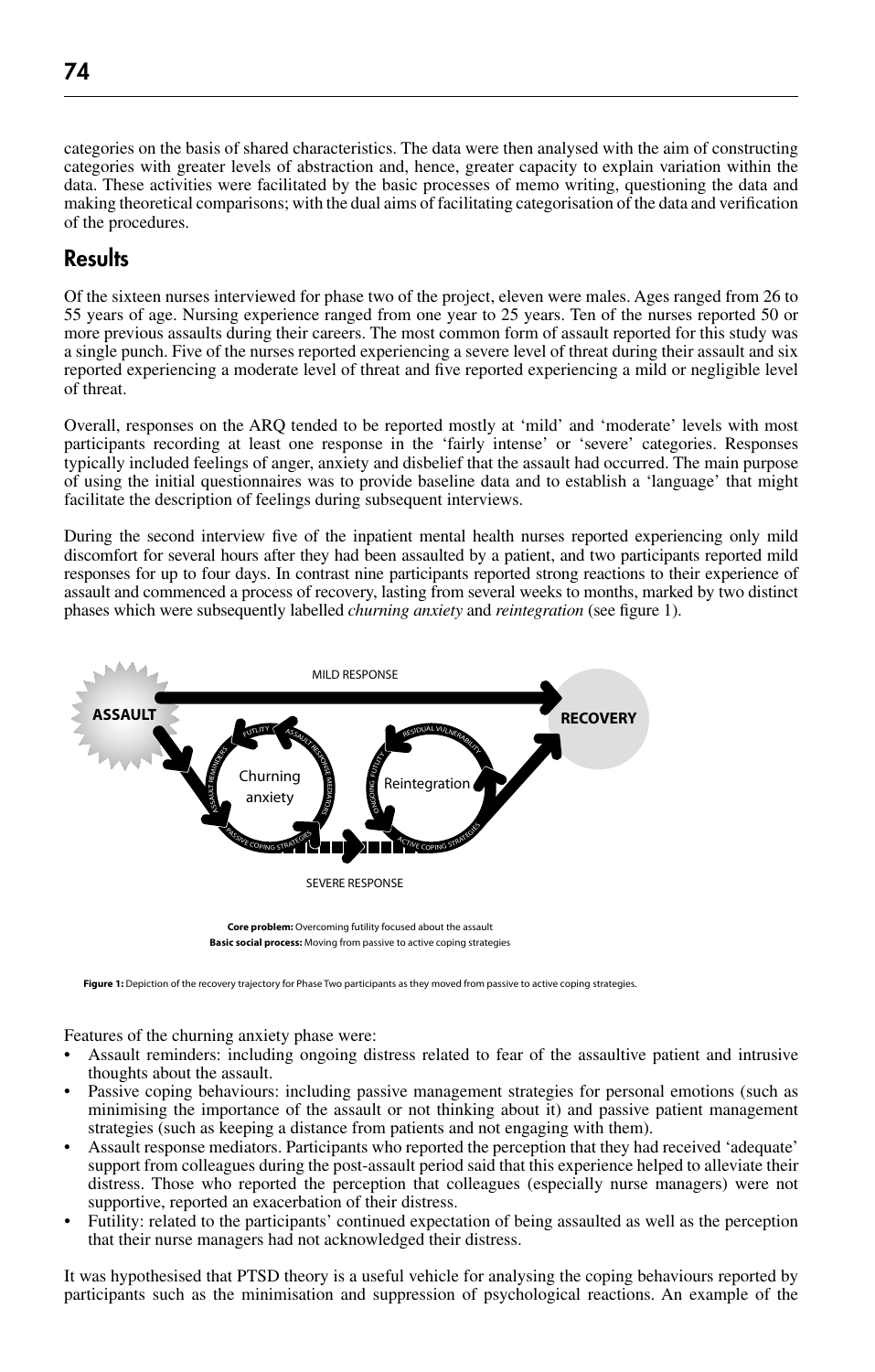suppression of post-assault responses in the present study was identified in the four participants who reported that they were 'over' the effects of their assault at interview two before realising that they had underestimated the duration of their reactions to their assault by several weeks at interview three.

The reintegration phase marked a departure from the passive coping strategies which were a feature of the churning anxiety phase of recovery. Participants engaged in the reintegration phase of recovery reported adopting:

- Active strategies in the management of their professional lives including: active patient management strategies (such as being more assertive with their patients); and actively managing safety concerns (such as participating in work safety programs and considering a new, and safer, job).
- Residual vulnerability: particularly in relation to the presence of aggressive patients.
- Ongoing futility: related to the perception that nurse managers were ignoring the requirement for improvements to workplace safety.

Whilst support from peers was valued there was an overall perception that a lack of support from nurse managers made recovery more difficult. Participant 'John', for example, reported that his line manager had ignored him after his assault which made him feel *"unsupported"* declaring *"... that's one of my major gripes* [regarding my assault] *... I don't feel supported here by administration"*. Similarly 'George' reported his continued frustration that "*... it seems to me that* [the nurse manager] *should have had someone approach me or say, you know, do you want to talk about this ... but it didn't happen"*. 'Louise' described the lack of support that she received as "stressful". Indeed nine of the participants reported either dissatisfaction with the level of support received from their nurse manager or that they had received no contact at all. Moreover only seven of the sixteen participants in this study were informed, by their nurse manager staff, of their right to access EAP to assist with the alleviation of their distress.

#### **Discussion**

Some nurse managers may have experienced difficulty recognising the distress of the participants in the post assault period and consequently did not offer support to the satisfaction of the participants. This lack of recognition may be influenced by the assaulted nurses' minimisation and/or suppression of the psychological impacts due to their assault. However, in most cases, the relevant nurse manager either did not enquire about the participant's level of distress or only enquired about their distress during the 24 hours following the assault. This behaviour may be due a lack of awareness about the possible psychological effects of patient assault or to the perception that patient initiated violence is just part of the job.<sup>13</sup>

According to Lazarus and Folkman14 the ability of people to access and use social support is a key factor in alleviating stress. Further, the primacy of social support as a mitigating factor against the severity of post trauma responses is emphasised in a meta analysis by Brewin and Holmes.15 However there appears to be a special expectation attributed to nurse managers by the participants in this study. One explanation may be that the nurses working for the particular health service, whether they have been assaulted or not, have come to expect low levels of support in their workplace.

If this is so nurse managers require education about the benefits of being more supportive toward assaulted staff. One venue for the dissemination of information on the potential effects of patient violence upon nursing staff is the mandatory aggression management program. These programs have proliferated in Australia and abroad since the mid-1990s and into the current decade. However Farrell and Cubit,<sup>16</sup> in their audit of 28 management of aggression programs in eight countries including Australia, Canada, Ireland, Japan, New Zealand, Switzerland, the UK, and the USA, reported that the content of these programs varied widely with several omissions. In the discussion of their findings Farrell and Cubit<sup>16, (p. 51)</sup> stated:

*"Most programs appear not to address the psychological and organizational (sic) effects associated with aggression. This is surprising since the literature suggests that the effects of aggression are wide and varied, including increased absenteeism and sick leave, property damage, decreased productivity, security costs, litigation, worker's compensation, reduced job satisfaction together with recruitment and retention issues".*

There is a clear case for better preparation of mental health staff in respect of the potential effects of patient assaults (including information on strategies for the recognition of post-assault distress in colleagues and the subsequent potential for professional disengagement by victims of assault). Specific training for nurse managers is also indicated regarding: the importance of their role in the recovery of assaulted staff and also the requirement for them to engage in: pastoral care in enquiring on a more regular basis about the welfare of assaulted nurses; and the initial counselling of assaulted nurses followed by subsequent referral to more specialised support services such as EAP.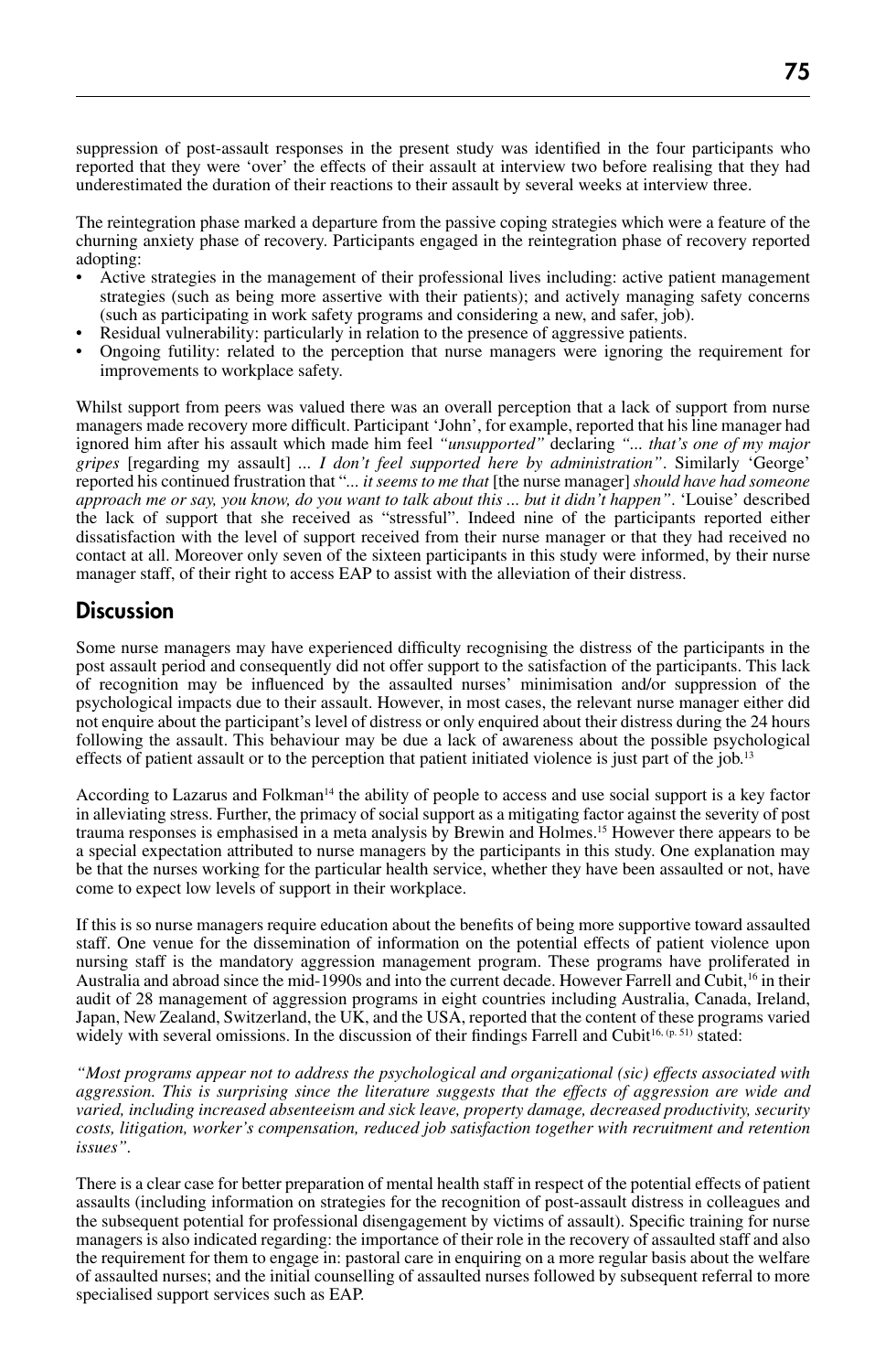The potential benefits of nurse managers providing support for assaulted nurses are outlined by Kanaisky and Norris<sup>17</sup> who described the effects of increased levels of perceived support which, they found in their research with victims of violent crime, promoted well-being regardless of the distress experienced by victims. Kanaisky and Norris17, p. 220 described the elements of *perceived support* as: *perceived appraisal support* (the perceived availability of both emotional support and guidance); *perceived tangible support*  (such as providing time off from duties); and *perceived self- esteem support* (the availability of reassurance of self-worth). There also appears to be benefits in respect of increased competency of assaulted staff and improved workplace morale. Deans,<sup>18</sup> in his study, revealed that among assaulted nurses who reported experiencing relatively high levels of occupational violence, there was a significant relationship between perceived higher levels of organisational support and higher levels of perceived professional competence.

Historically critical incident stress debriefing (CISD) was provided to assaulted nurses on a routine basis. This practice was discontinued in NSW Health facilities due to controversies about whether the process of CISD may effectively 'pathologise' normal responses to the experience of traumatic such as denial and forgetting19 and doubts as to the effectiveness of CISD in reducing distress and longer-term psychological sequelae.<sup>20</sup> Although a return to the practice of CISD is not being advocated in this paper it might be argued that the end of this practice has created a vacuum in the provision of effective organisational support. Practical measures which serve to fill this vacuum might be explored in future research including: the appointment of specific occupational health staff who might assist in the ongoing monitoring and support of assaulted nurse; the creation of support groups for assaulted nurses and the option of clinical supervision for all assaulted nurses who experience distress. There is limited research into the effectiveness of support groups<sup>21</sup> and clinical supervision<sup>22</sup> as means of reducing the stress experienced by individuals in relation to patient assaults. However there may be benefits associated with these strategies as their provision may increase the degree of *perceived support*.

# **Conclusion**

A number of recommendations may be made on the basis of the study findings. New policy directions may include: the incorporation of information on the psychological effects of patient violence (regardless of the presence of physical injury) in aggression management programs; and specific contributions of nursing administration staff in the ongoing support of victims of violence. Strategies which improve the degree of perceived support by nursing staff should also be considered. One possible area for future research might be to study nurse managers' responses to staff who have been assaulted by patients, to investigate what managers think they ought to be doing and what they are actually doing. Future research might also focus on evaluating the impact of multiple support strategies, including clinical supervision and the introduction of support groups. These are achievable strategies which may facilitate a sustainable future in the provision of support for assaulted nurses.

# Acknowledgements

I would like to acknowledge the 16 nurses who volunteered to be participants in this research project as well as the many health professionals who allowed me to observe their practice. I also acknowledge the valuable advice offered by my supervisors, and co-authors of this paper, Professor Michael Hazelton and Doctor Ashley Kable, in the conduct of my studies.

### References:

- 1. Carr VJ, Lewin TJ, Sly KA, Conrad AM, Tirupati S, Cohen M, Ward PB, Coombs T. Adverse incidents in acute psychiatric inpatient units: Rates, correlates and pressures. Aust. N. Z. j. psychiat. 2008; 42 (4): 267-82.
- 2. Barlow K, Greyner B, Ilkiw-Lavelle O. Prevalence and precipitants of aggression in psychiatric inpatient units. Aust. N. Z. j. psychiat. 2000; 35 (6): 967-74.
- 3. Owen C, Tarantello C, Jones M, Tennant, C. Violence and aggression in psychiatric units. Psychiatr. serv. 1998; 49 (11): 1452-7.
- 4. Employee Relations Branch, NSW Department of Health. Zero tolerance response to violence in the NSW health workforce. North Sydney: NSW Department of Health; 2005. Document number: PD2005\_315.
- 5. Needham I, Abderhalden C, Halfens R J G, Fischer J E, Dassen T. Non-somatic effects of patient aggression on nurses: A systematic review. J. adv. nurs. 2005;49 (3): 283-96.
- 6. Collins C J. The experience of patient assault and its impact on psychiatric nursing practice [PhD Thesis]. Chicago, Illinois: Graduate College of the University of Inninois; 1996.
- 7. Wykes T, Whittington R. Coping strategies used by staff following assault by a patient: An exploratory study. Work stress. 1991; 5 (1): 37-48.
- 8. Ryan JA, Poster EC. The assaulted nurse: Short-term and long-term responses. Arch. psychiatr. nurs. 1989; 3 (6): 323-31.
- 9. Lanza ML. The reactions of nursing staff to physical assault by a patient. Hosp. community psychiatr. 1983; 34 (1): 44-7.